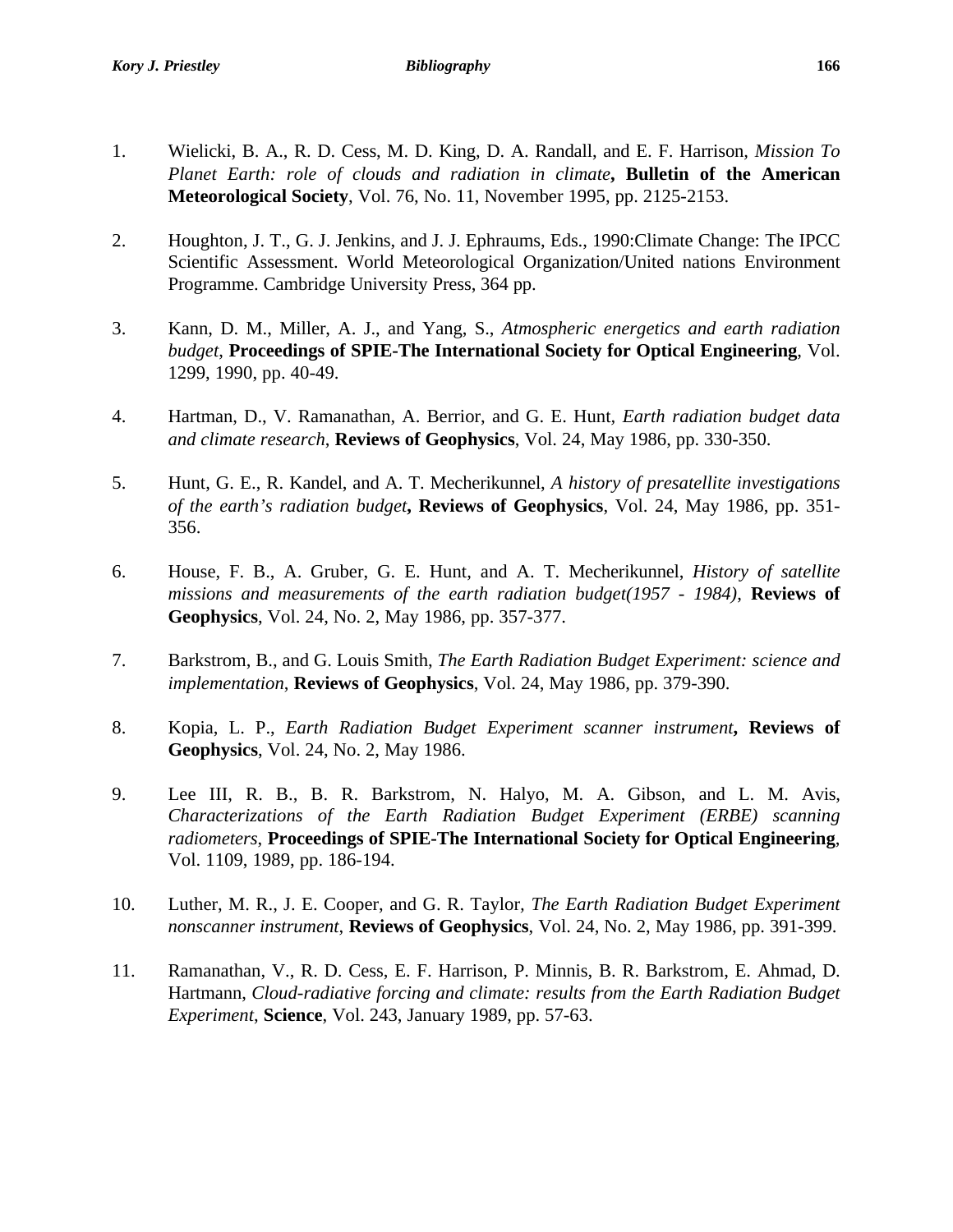- 12. Ramanathan, V., B. R. Barkstrom, E. F. Harrison, *Climate and the earth's radiation budget*, **Physics Today**, May 1989, pp. 22-32.
- 13. Harrison, E. F., P. Minnis, B. R. Barkstrom, V. Ramanthan, R. D. Cess, and G. Gibson, *Seasonal variation of cloud radiative forcing derived from the Earth Radiation Budget Experiment*, **Journal of Geophysical Research**, Vol. 95, October 1990, pp. 18,687 - 18,703.
- 14. Minnis, P., E. F. Harrison, L. L. Stowe, G. Gibson, F. M. Denn, D. R. Doelling, W. L. Smith, Jr., *Radiative climate forcing by the Mount Pinatubo eruption*, **Science**, Vol. 259, March 5, 1993, pp. 1369-1508.
- 15. Lee III, R. B., M. A. Gibson, N. Shivakumar, R. Wilson, H. L. Kyle, and A. T. Mecherikunnel, *Solar irradiance measurements: minimum through maximum Solar activity*, **Metrologia**, Vol. 28, 1991, pp. 265-268.
- 16. Lee III, R. B., *Implications of solar irradiance variability upon long-term changes in the earth's atmospheric temperatures***, Journal of the National Technical Association**, Vol. 65, Spring 1992, 1991, pp. 265-268.
- 17. Wielicki, B. A., B. R. Barkstrom, E. F. Harrison, R. B. Lee III, G. L. Smith, and J. E. Cooper, *Clouds and the Earth's Radiant Energy System (CERES): An Earth Observing System experiment*, **Bulletin of the American Meteorological Society**, Vol. 77, No. 5, May 1996, pp. 853-868.
- 18. Lee III, R. B., B. R. Barkstrom, G. L. Smith, J. E. Cooper, L. P. Kopia, R. W. Lawrence, S. Thomas, D. K. Pandey, and D. A. H. Crommelynck *The Clouds and the Earth's Radiant Energy System (CERES) sensors and preflight calibration plans*, Journal of Atmospheric and Oceanic Technology, Vol. 13, No. 2, April 1996, pp. 300-313.
- 19. Lee III, R. B., B. A. Childers, G. L. Smith, J. Paden, D. K. Pandey, and S. Thomas, *Clouds and the Earth's Radiant Energy System (CERES) instrument level 1 science data validation plan for geolocated radiances*, **Proceedings of SPIE-The International Society for Optical Engineering**, Vol. 2820, 1996, pp. 105-116.
- 20. Fanney II, A. H., **Experimental Study of the LZEEBE Measurement System Under Simulated Flight Conditions**, M. S. Thesis, Mechanical Engineering Department, Virginia Polytechnic Institute and State University, Blacksburg, VA (1975).
- 21. Rasnic, R. L**., A Thermal and Kinematic Model of a Thin-Wall Spherical Shell Satellite**, M. S. Thesis, Mechanical Engineering Department, Virginia Polytechnic Institute and State University, Blacksburg, VA (1975).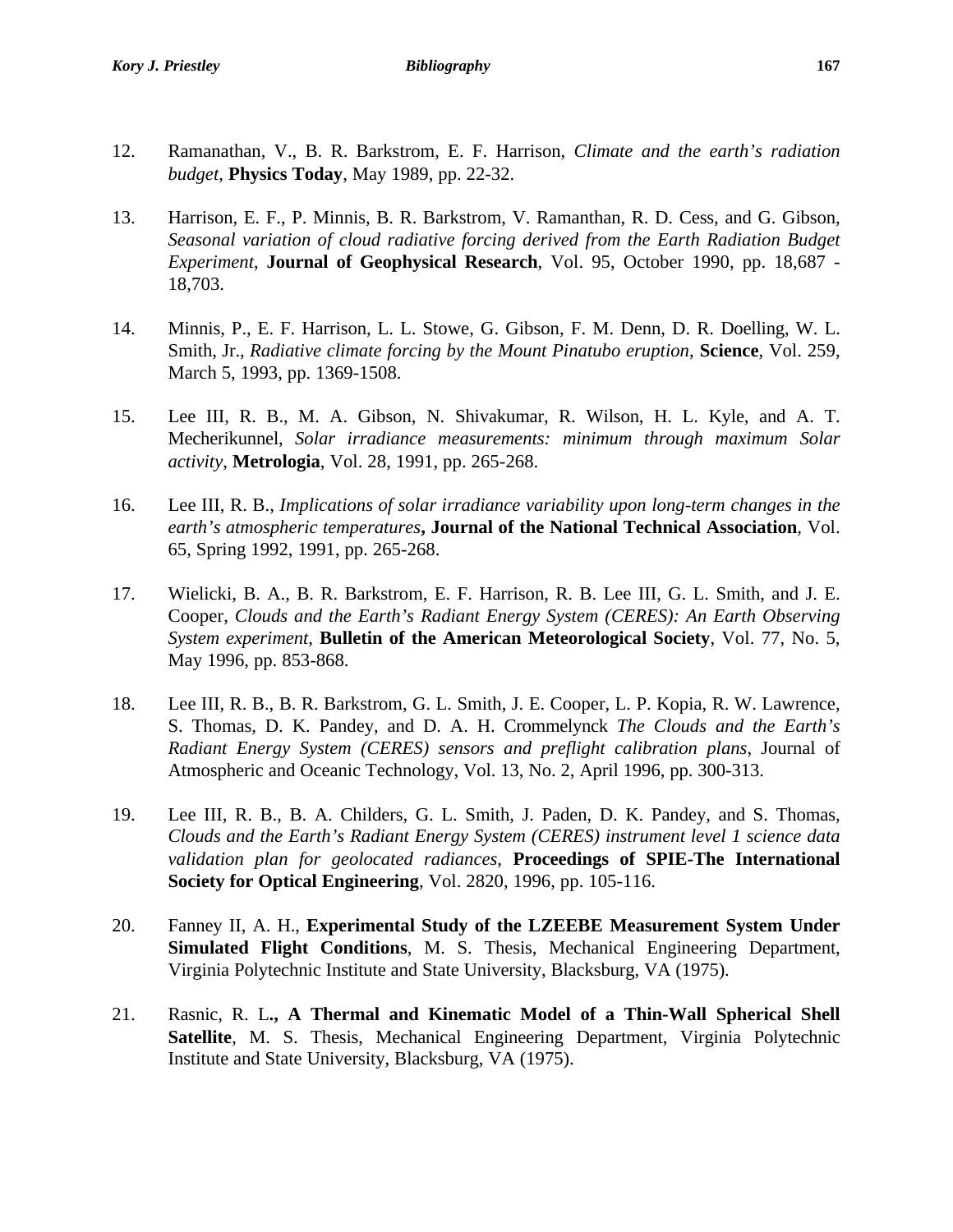- 22. Passwaters III, J. O., **Detailed Thermal Analysis of a Thin-Shell Spherical Radiometer in Earth Orbit**, M. S. Thesis, Mechanical Engineering Department, Virginia Polytechnic Institute and State University, Blacksburg, VA (1976).
- 23. Eskin, L. D., **Application of the Monte Carlo Method to the Transient Thermal Modeling of a Diffuse-Specular Radiometer Cavity**, M. S. Thesis, Mechanical Engineering Department, Virginia Polytechnic Institute and State University, Blacksburg, VA (1981).
- 24. Gardiner, B. D., **An Analytical Study of Dynamic Response and Nonequivalence of an Absolute Active Cavity Radiometer Operating at Cryogenic Temperatures**, M. S. Thesis, Mechanical Engineering Department, Virginia Polytechnic Institute and State University, Blacksburg, VA (1986).
- 25. Tira, N. E., **Dynamic Simulation of Solar Calibration of the Total, Earth-Viewing Channel of the Earth Radiation Budget Experiment (ERBE)**, M. S. Thesis,, Mechanical Engineering Department, Virginia Polytechnic Institute and State University, Blacksburg, VA (1991).
- 26. Tira, N. E., **A Study of the Thermal and Optical Characteristics of Radiometric Channels for Earth Radiation Budget Applications**, Ph. D. Dissertation, Mechanical Engineering Department, Virginia Polytechnic Institute and State University, Blacksburg, VA (1991).
- 27. Tira, N. E., J. R. Mahan, R. B. Lee, and R. J. Keynton, *Linear-array apertures for inflight dynamic solar calibration of radiometric channels for earth radiation budget applications*, **Applied Optics**, vol. 33, 1994, pp. 5617-5637.
- 28. Priestley, K. J., **End-to-End Model of the Earth Radiation Budget Experiment (ERBE) Earth-Viewing Nonscanning Radiometric Channels**, M. S. Thesis, Mechanical Engineering Department, Virginia Polytechnic Institute and State University, Blacksburg, VA (1993).
- 29. Meekins, J. L., **Optical Analysis of ERBE Scanning Thermistor Bolometer Radiometer Using the Monte-Carlo Method**, M. S. Thesis, Mechanical Engineering Department, Virginia Polytechnic Institute and State University, Blacksburg, VA (1990).
- 30. Bongiovi, R. P., **A Parametric Study of the Radiative and Optical Characteristics of a Cassegrain Telescope Scanning Radiometer for Earth Radiation Budget Applications Using the Monte-Carlo Method**, M. S. Thesis, Mechanical Engineering Department, Virginia Polytechnic Institute and State University, Blacksburg, VA (1993).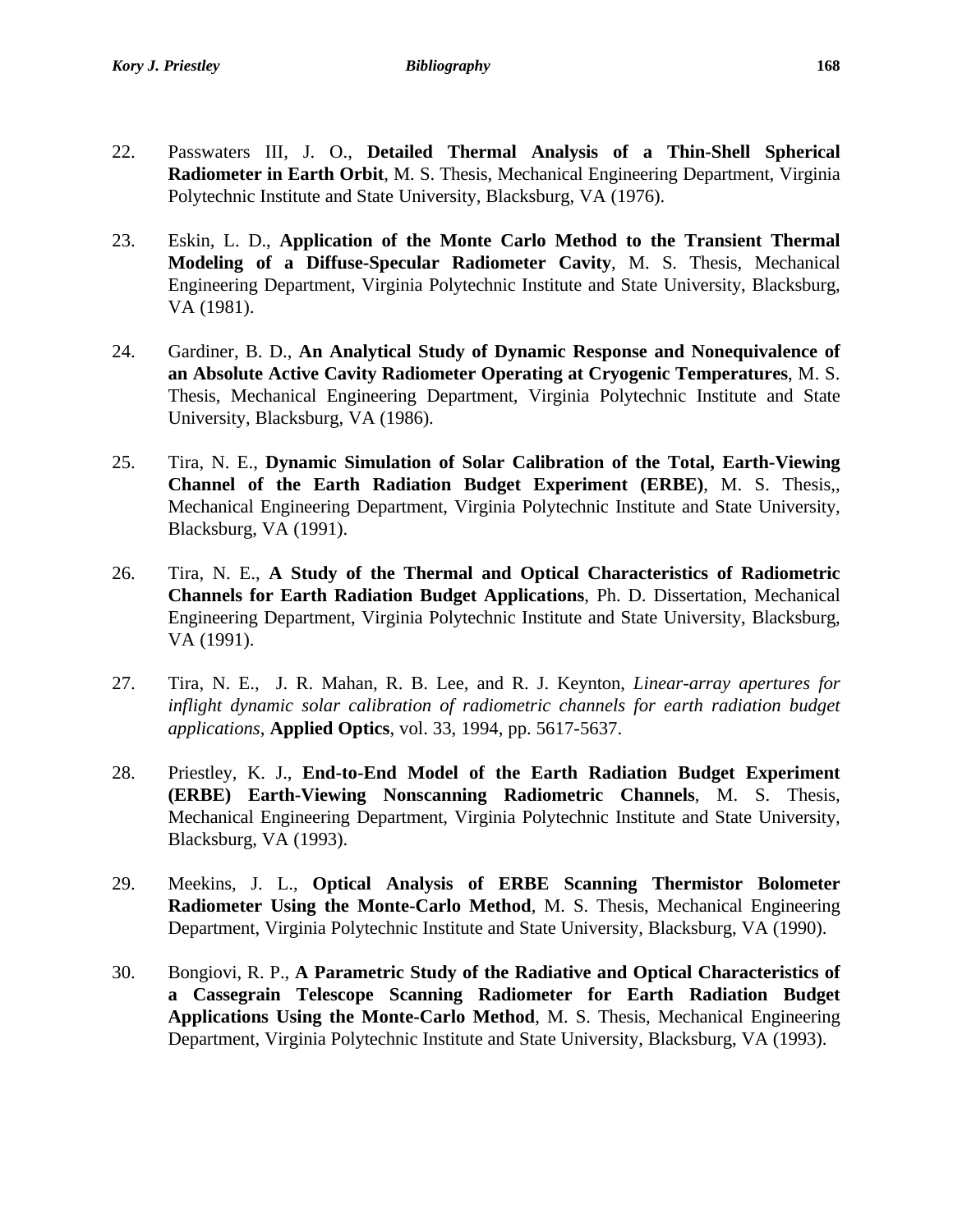- 32. Savransky, M., **A Finite-Element Model of the Thermal Diffusion in the Structure of the CERES Scanning Radiometer**, M. S. Thesis, mechanical Engineering Department, Virginia Polytechnic Institute and State University, Blacksburg, VA (1996).
- 33. Villeneuve, P. V., **A Numerical Study of the Sensitivity of Cloudy-Scene Bidirectional Reflectivity Distribution Functions to Variations in Cloud Parameters**, Ph. D. Dissertation, Mechanical Engineering Department, Virginia Polytechnic Institute and State University, Blacksburg, VA (1996).
- 34. Walkup, M., **Creation of a Monte-Carlo Optical Workbench for Radiometric Imaging**, M. S. Thesis, mechanical Engineering Department, Virginia Polytechnic Institute and State University, Blacksburg, VA (1996).
- 35. Mahan, J. R., *The Geo-Synchronous Earth Radiation Budget instrument: A thermopile linear-array thermal radiation detector*, Proposal submitted to the National Aeronautics and Space Administration, Langley Research Center, June 28, 1996.
- 36. Maschoff, R., A. Jalink, J. Hickey, and J. Swedberg, *NIMBUS-earth radiation budget sensor characterization for improved data reduction fidelity***, Journal of Geophysical Research**, Vol. 89, No. D4, June 30,1984, pp. 5049-5056.
- 37. Astheimer, R. W., *Thermistor infrared detectors*, **Proceedings of SPIE-The International Society for Optical Engineering**, Vol., 1983, pp. 95-109.
- 38. Smith, R. A. et al., *The Detection and Measurement of Infra-red Radiation*, Oxford University Press, London, 1957
- 39. Phelan, R. J. Jr., and A. R. Cook, *Electrically calibrated pyroelectric optical radiation detector*, **Applied Optics**, Vol. 12, 1973, pp. 2494-2500.
- 40. Wyatt, C. L., *Radiometric System Design*, MacMillan Publishing Company, New York, 1987.
- 41. Kruse, P. W., L. D. McGlauchlin, and R. B. McQuistan*, Elements of Infrared Technology*: Wiley, New York, 1962, p. 361.
- 42. W. L. Wolf, Ed., *Handbook of Military Infrared Technology*, Office of Naval Research, Dept. of the Navy, Washington, DC, 1965.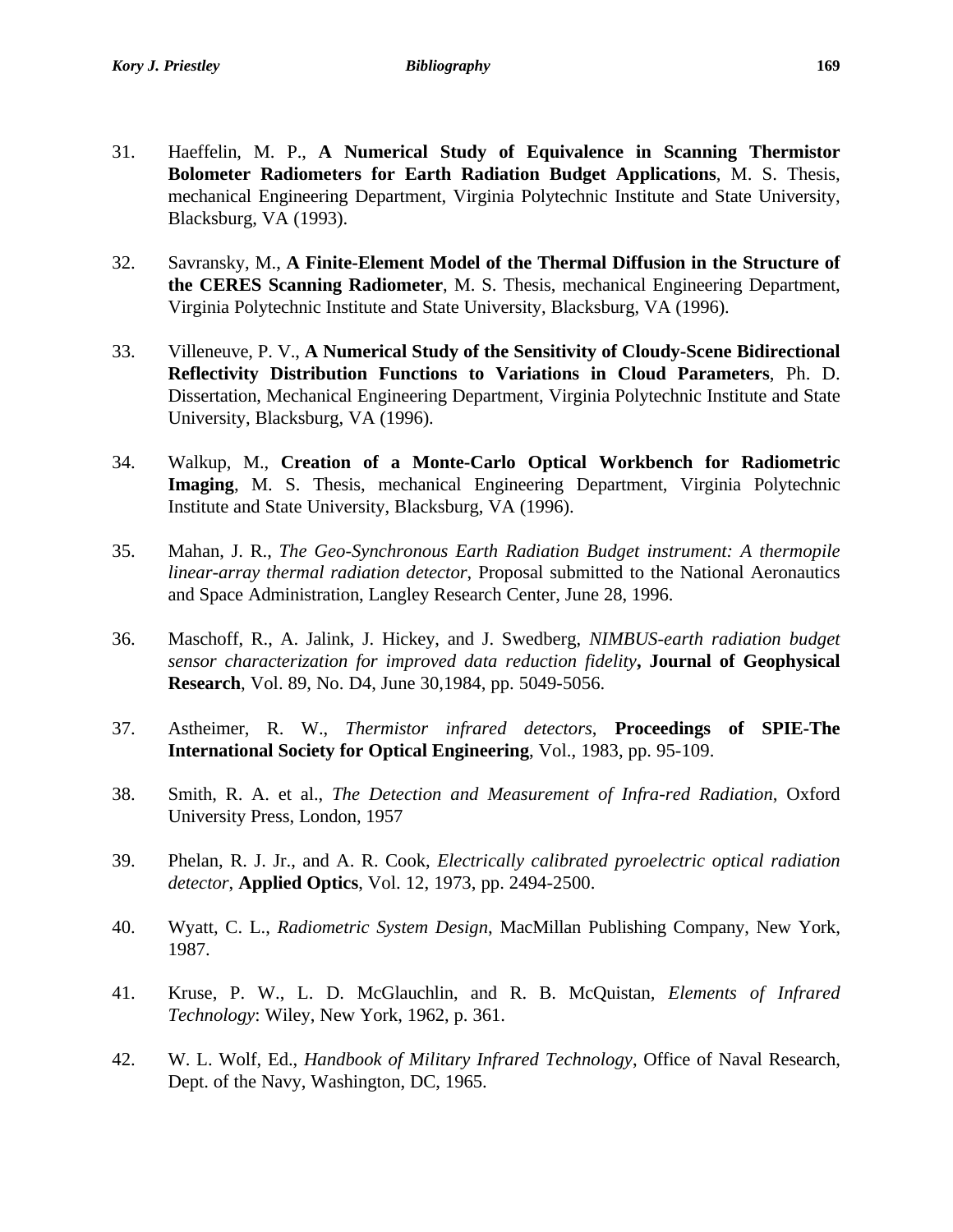- 43. Katzberg, S. J., F. O. Huck and S. D. Wall, Photosensor aperture shaping to reduce aliasing in optical-mechanical line scan imaging systems, **Applied Optics**, Vol 12, 1973, pp. 1054-1060.
- 44. Manalo, N. D., and G. L. Smith, *Spatial sampling errors for a satellite-borne scanning radiometer*, **Proceedings of SPIE-The International Society for Optical Engineering**, Vol. 1493 Calibration of Passive Remote Observing Optical and Microwave Instrumentation, 1991, pp. 281-291.
- 45. Huck, F. O., N. Halyo, and S. K. Park, *Aliasing and blurring in 2-D sampled imagery*, **Applied Optics**, 1 July 1980, Vol. 19, No. 13, pp. 2174-2181.
- 46. Huck, F. O., N. Halyo, and S. K. Park*, Information efficiency of line-scan imaging mechanisms*, **Applied Optics**, 1 June 1981, Vol. 20, No. 11, pp. 1990-2007.
- 47. Manalo, N., G. L. Smith, B. R. Barkstrom, *Transfer function considerations for the CERES scanning radiometer*, **Proceedings of SPIE-The International Society for Optical Engineering**, Vol. 1521 Image Understanding for Aerospace Applications, 1991, pp. 106-115.
- 48. Kamen, Edward Ed, *Introduction to Signals and Systems*, Macmillan Publishing Company, New York, 1987.
- 49. Newby, B. Ed., *Electronic Signal Conditioning*, Butterworth-Heinemann Ltd., Oxford, United Kingdom, 1994.
- 50. Lee, R. B. III, G. L. Smith, B. R. Barkstrom, K. J. Priestley, S. Thomas, D/. K. pandey, K. L. Thornhill, W. Bolden, and R. S. Wilson, *Ground calibrations of the Clouds and the Earth's Radiant Energy System TRMM spacecraft thermistor bolometers*, **Proceedings of SPIE- The International Society for Optical Engineering**, Vol., 1997, pp..
- 51. Jarecke, P. J., M. Frink, M. Folkman, S. Carman, S. Baliga, A. Doctor, L. M. Avis, B. R. Barkstrom, J. E. Cooper, L. P. Kopia, R. W. Lawrence, R. B. Lee III, and G. L. Smith, *End-to-end spectral response characterization of the Clouds and the Earth's Radiant Energy System sensors from 0.3 to 200 microns***, Proceedings of IGARSS'94**, Pasadena CA, IGARSS, pp. 2002-2009, 1994
- 52. Burns, D. A., Ciurczak, E. W., Ed's., *Handbook of Near-Infrared Analysis*, Marcell Dekker, Inc., New York, 1992.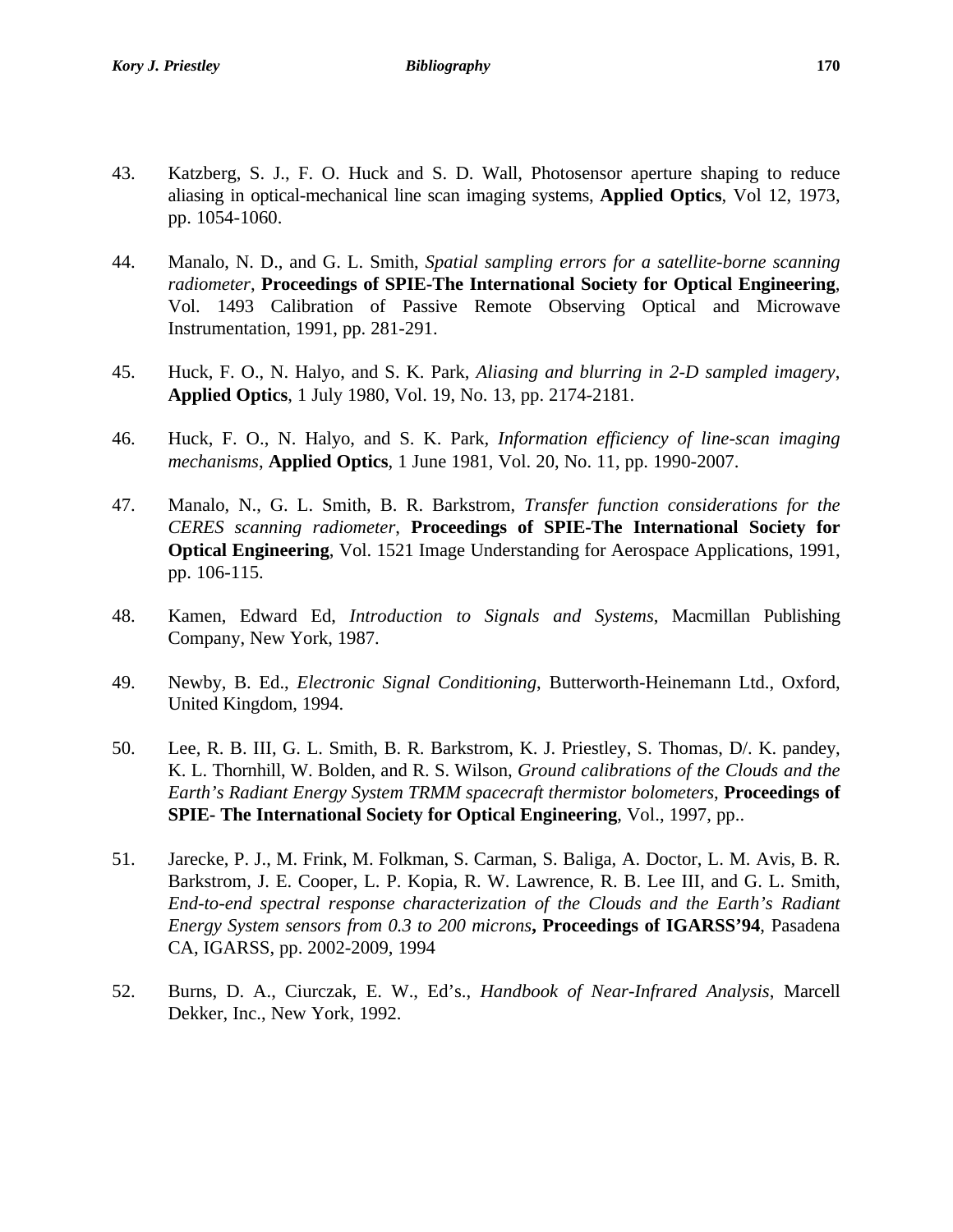- 53. Jarecke, P. J., M. A. Folkman, T. R. Hedman, and M. E. Frink*, Clouds and the Earth's Radiant Energy System (CERES): longwave calibration plan and Radiometric Test Model (RTM) calibration results*, **Metrologia**, Vol. 30, pp. 223-230, 1993.
- 54. Jarecke, P. J., M. A. Folkman, and L. A. Darnton, *Radiometric calibration plan for the Clouds and the Earth's Radiant Energy System instruments*, **Proceedings of SPIE- The International Society for Optical Engineering**, Vol. 1493, 1991, pp. 244-254.
- 55. Smith, G. L., R. N. Green, E. Raschke, L. M. Avis, J. T. Suttles, B. A. Wielicki, and R. Davies, *Inversion methods for satellite studies of the earth's radiation budget: Development of algorithms for the ERBE mission*, **Reviews of Geophysics**, Vol. 24, No. 2, May 1986, pp. 407-421.
- 56. Green, R. N., L. M. Avis, *Validation of ERBS scanner radiances***, Journal of Atmospheric and Oceanic Technology**, Vol. 13, No. 4, August 1996, pp. 851-862.
- 57. Wielicki, B. A., and R. N. Green, *Cloud identification for ERBE radiation flux retrieval*, **Journal of Applied Meteorology**, Vol. 28, 1989, pp. 1133-1146.
- 58. Suttles, J. T., R. N. Green, P. Minnis, G. L. Smith, W. F. Staylor, B. A. Wielicki, I. J. Walker, D. F. Young, V. R. Taylor, and L. L. Stowe, *Angular Distribution models for earth-atmosphere system, vol 1, shortwave radiation***. NASA Reference Publication RP-1184**, 144 pp. 1988.
- 59. Suttles, J. T. R. N. Green, G. L. Smith, B. A. Wielicki, I. J. Walker, V. R. Taylor, and L. L. Stowe, *Angular radiation models for the earth-atmosphere system, vol. 2, longwave radiation*. **NASA Reference publication. RP-1184**, 84 pp. 1989.
- 60. Lee, R. B. III, *Flight solar calibrations using the mirror attenuator mosaic (MAM): Low scattering mirror,* **Proceedings of SPIE-The International Society for Optical Engineering**, Vol. 1493 Calibration of Passive Reote Observing Optical and microwave Instrumentation, 1991, pp. 267-280.
- 61. Folkman, M. A., P. J. Jarecke, and L. A. Darnton, *Enhancement to radiometric calibration facility for the Clouds and the Earth's Radiant Energy System (CERES) instruments,* **Proceedings of SPIE-The International Society for Optical Engineering**, Vol. 1493, 1991, pp.255-266.
- 62. Haeffelin, M. P. A., **A Study of Earth Radiation Budget Radiometric Channel Performance and Data Interpretation Protocols**, Ph. D. Dissertation, Mechanical Engineering Department, Virginia Polytechnic Institute and State University, Blacksburg, VA (1996).